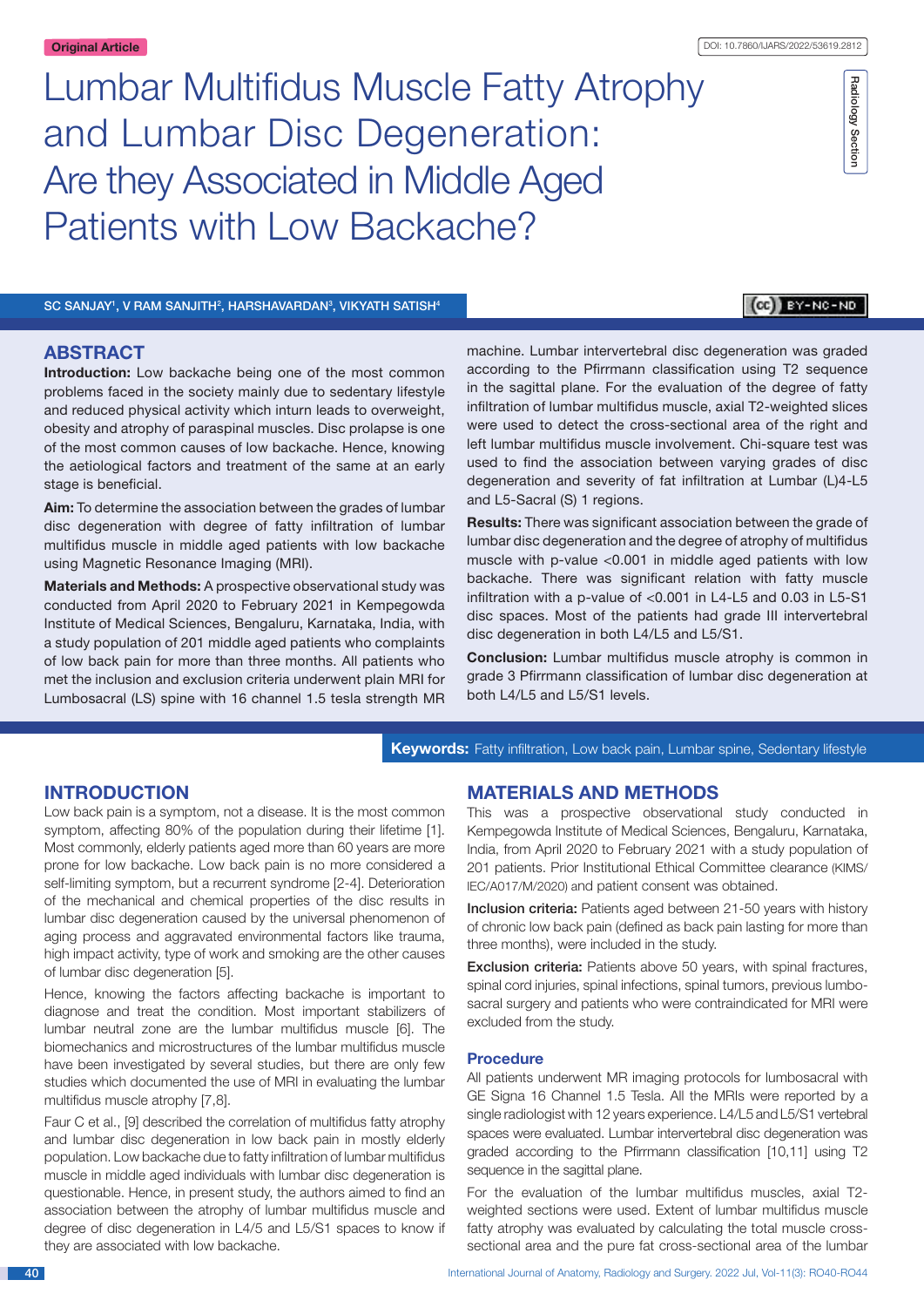www.ijars.net SC Sanjay et al., Multifidus Muscle Fatty Atrophy and Lumbar Disc Degeneration

multifidus muscle and calculating the percentage of the two on a 2D viewer by identifying hyperintense areas along the course of lumbar multifidus muscles on T2-weighted axial sequence. Microsoft photo viewer designed by MiniTool solution was used to identify the intensity differences and calculating the percentage of atrophy.

- Grade 1: A normal muscle having less than 10% of fatty infiltration [Table/Fig-1a].
- Grade 2: Mild muscle degeneration with 10-30% of fatty infiltration [Table/Fig-1b].
- Grade 3: Moderate muscle degeneration with 30-50% of fatty infiltration [Table/Fig-1c].
- Grade 4: Severe muscle degeneration with more than 50% of fatty infiltration [Table/Fig-1d].



**[Table/Fig-1]:** a) Axial T2 weighted MR image of the Lumbo-sacral spine at the level of L5-S1 showing less than 10% of hyperintensity (normal fatty infiltration) involving Lumbar multifidus muscle. b) Axial T2 weighted MR image of the Lumbosacral spine at the level of L5-S1 showing 10-30% of hyperintensity (mild fatty infiltration) involving Lumbar multifidus muscle as indicated by the arrows. c) Axial T2 weighted MR image of the Lumbo-sacral spine at the level of L5-S1 showing 30-50% of hyperintensity (moderate fatty infiltration) involving Lumbar Multifidus Muscle (LMM) as indicated by the arrows. d) Axial T2 weighted MR image of the Lumbo-sacral spine at the level of L5-S1 showing more than 50% of hyperintensity (severe fatty infiltration) involving LMM as indicated by the arrows.

#### Pfirrmann grading system [10,11]

- Grade I: The structure of the disc is homogeneous, with a bright hyperintense white signal intensity and a normal disc height [Table/Fig-2a].
- Grade II: The structure of the disc is inhomogeneous, with a hyperintense white signal. The distinction between nucleus and annulus is clear and normal disc height, with or without horizontal gray bands [Table/Fig-2b].
- Grade III: The structure of the disc is inhomogeneous, with intermediate gray signal intensity. The distinction between nucleus and annulus is unclear, and normal or slightly decreased disc height [Table/Fig-2c].
- Grade IV: The structure of the disc is inhomogeneous, with an hypointense dark gray signal intensity. The distinction between nucleus and annulus is lost, and normal or moderately decreased disc height [Table/Fig-2d].
- Grade V: Inhomogeneous structure of the disc, with a hypointense black signal intensity. The distinction between nucleus and annulus is lost and collapsed disc space [Table/Fig-2e].

## **STATISTICAL ANALYSIS**

Statistical Package for Social Sciences (SPSS) for Windows, version 22.0. Released 2013. Armonk, NY: International Business



and annulus is clear and normal disc height (arrows). c) Grade III - Inhomogeneous disc, with intermediate gray signal intensity and no clear distinction between nucleus pulposus and annulus ( arrow). d) Grade IV- Disc is inhomogeneous, with an hypointense dark gray signal intensity (arrow). e) Grade V Distinction between nucleus and annulus is lost and collapsed disc space (arrow).

Management (IBM) Corporation (Corp.) was used to perform statistical analyses. Chi-square test was used to find the association between varying grades of disc degeneration and severity of fat infiltration at L4-L5 and L5-S1 regions. The level of significance was set at p-value<0.05.

## **Results**

A total of 201 subjects were involved in the study, ranging between 21-50 years of age. Study had almost equal distribution of males  $(n=101)$  and females  $(n=100)$ . Total 53.2% of the subjects were between the age of 31 to 40 years of age [Table/Fig-3].

| <b>Variable</b>                                                                  | <b>Categories</b> | N   | $\frac{0}{0}$ |  |  |  |  |  |  |
|----------------------------------------------------------------------------------|-------------------|-----|---------------|--|--|--|--|--|--|
|                                                                                  | $21 - 30$         | 41  | 20.4%         |  |  |  |  |  |  |
| Age (years)                                                                      | $31 - 40$         | 107 | 53.2%         |  |  |  |  |  |  |
|                                                                                  | $41 - 50$         | 53  | 26.4%         |  |  |  |  |  |  |
|                                                                                  | Males             | 101 | 50.2%         |  |  |  |  |  |  |
| Gender                                                                           | Females           | 100 | 49.8%         |  |  |  |  |  |  |
| <b>ITable/Fin-31:</b> Ane and Gender distribution among study patients $(N-201)$ |                   |     |               |  |  |  |  |  |  |

**[Table/Fig-3]:** Age and Gender distribution among study patients (N=201)*.*

Most of the subjects presented with Grade III lumbar disc degeneration in L4/L5 (n=79) and L5/S1 (n=79) region [Table/ Fig-4]. There was no significant relation between the gender of the patient and degree of lumbar disc degeneration [Table/Fig-5] whereas there was significant relation with fatty muscle infiltration with a p-value of <0.001 in L4-L5 and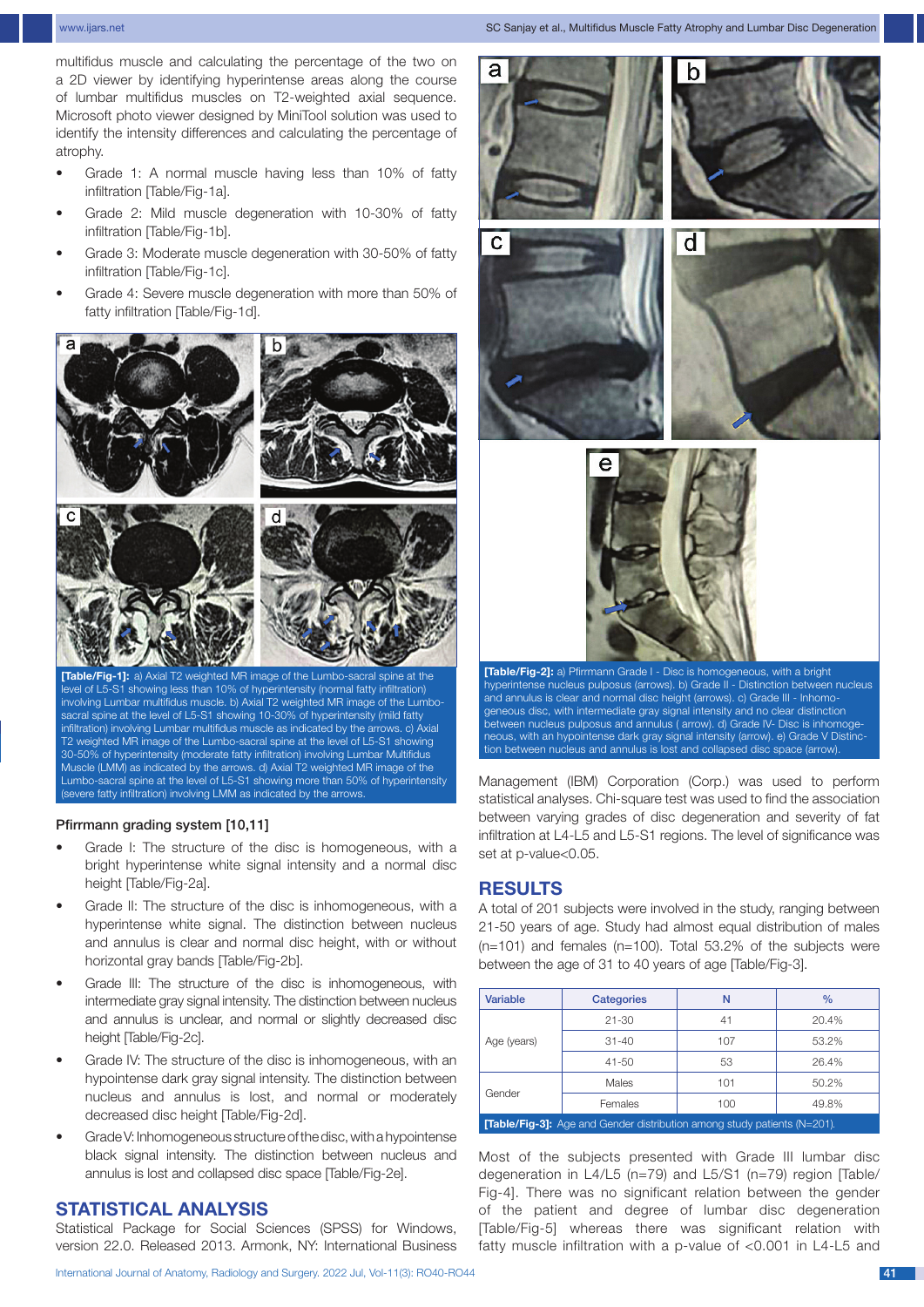|         |               | $21-30$ years  |               |    | 31-40 years | 41-50 years  | $\chi^2$ | $p-$   |         |
|---------|---------------|----------------|---------------|----|-------------|--------------|----------|--------|---------|
| Region  | <b>Grades</b> | n              | $\frac{0}{0}$ | n  | $\%$        | $\mathsf{r}$ | $\%$     | value  | Value   |
|         | Grade 1       | $\overline{4}$ | 9.8%          | 6  | 5.6%        | 3            | 5.7%     |        | $0.01*$ |
| $L4-L5$ | Grade 2       | 22             | 53.7%         | 30 | 28.0%       | 11           | 20.8%    |        |         |
|         | Grade 3       | 12             | 29.3%         | 44 | 41.1%       | 23           | 43.4%    | 19.178 |         |
|         | Grade 4       | 3              | 7.3%          | 27 | 25.2%       | 15           | 28.3%    |        |         |
|         | Grade 5       | 0              | $0.0\%$       | 0  | 0.0%        | 1            | 1.9%     |        |         |
|         | Grade 1       | $\overline{4}$ | 9.8%          | 6  | 5.6%        | 5            | 9.4%     |        |         |
|         | Grade 2       | 16             | 39.0%         | 20 | 18.7%       | 12           | 22.6%    |        |         |
| $L5-S1$ | Grade 3       | 15             | 36.6%         | 49 | 45.8%       | 15           | 28.3%    | 15.131 | $0.04*$ |
|         | Grade 4       | 5              | 12.2%         | 31 | 29.0%       | 20           | 37.7%    |        |         |
|         | Grade 5       | 1              | 2.4%          | 1  | 0.9%        | 1            | 1.9%     |        |         |

able/Fig-4]: Comparison of grades of Disc Degeneration at different regions ed on the age of the patients re test used for calculating significance; \*Bold p-values are signifi

|                                                                                                                                                                            |               | <b>Males</b> |               |    | <b>Females</b> | $\chi^2$ |               |  |  |
|----------------------------------------------------------------------------------------------------------------------------------------------------------------------------|---------------|--------------|---------------|----|----------------|----------|---------------|--|--|
| Region                                                                                                                                                                     | <b>Grades</b> | $\mathsf{n}$ | $\frac{9}{6}$ | n  | $\%$           | value    | $p-$<br>value |  |  |
|                                                                                                                                                                            | Grade 1       | 6            | 5.9%          | 7  | 7.0%           |          |               |  |  |
|                                                                                                                                                                            | Grade 2       | 37           | 36.6%         | 26 | 26.0%          |          |               |  |  |
| $L4-L5$                                                                                                                                                                    | Grade 3       | 37           | 36.6%         | 42 | 42.0%          | 3.509    | 0.48          |  |  |
|                                                                                                                                                                            | Grade 4       | 21           | 20.8%         | 24 | 24.0%          |          |               |  |  |
|                                                                                                                                                                            | Grade 5       | 0            | 1<br>$\Omega$ |    | 1.0%           |          |               |  |  |
|                                                                                                                                                                            | Grade 1       | 10           | 9.9%          | 5  | 5.0%           |          |               |  |  |
|                                                                                                                                                                            | Grade 2       | 23           | 22.8%         | 25 | 25.0%          |          |               |  |  |
| $L5-S1$                                                                                                                                                                    | Grade 3       | 41           | 40.6%         | 38 | 38.0%          | 4.930    | 0.30          |  |  |
|                                                                                                                                                                            | Grade 4       | 27           | 26.7%         | 29 | 29.0%          |          |               |  |  |
|                                                                                                                                                                            | Grade 5       | 0            | $\Omega$      | 3  | 3.0%           |          |               |  |  |
| [Table/Fig-5]: Comparison of grades of Disc Degeneration at different regions<br>based on the gender of the patients.<br>Chi-square test used for calculating significance |               |              |               |    |                |          |               |  |  |

0.03 in L5-S1 disc spaces [Table/Fig-6]. With the increase in age, severity of fatty infiltration of lumbar multifidus muscle increases [Table/Fig-7]. Grade of lumbar disc degeneration and severity of fatty infiltration of lumbar multifidus muscle are statistically significant in both L4/L5 and L5/S1 levels [Table/Fig-8,9].

|         |                                                                                              |    | <b>Males</b> |              | <b>Females</b> |                   |            |
|---------|----------------------------------------------------------------------------------------------|----|--------------|--------------|----------------|-------------------|------------|
| Region  | Fat<br><b>Infiltration</b>                                                                   | n  | $\%$         | $\mathsf{n}$ | $\%$           | $\chi^2$<br>value | p-value    |
| $L4-L5$ | Normal                                                                                       | 66 | 65.3%        | 30           | 30.0%          |                   |            |
|         | Mild                                                                                         | 29 | 28.7%        | 54           | 54.0%          |                   |            |
|         | Moderate                                                                                     | 3  | 3.0%         | 14           | 14.0%          | 28.343            | $< 0.001*$ |
|         | Severe                                                                                       | 3  | 3.0%         | $\mathbf{2}$ | 2.0%           |                   |            |
|         | Normal                                                                                       | 31 | 30.7%        | 16           | 16.0%          |                   |            |
|         | Mild                                                                                         | 57 | 56.4%        | 59           | 59.0%          |                   |            |
| $L5-S1$ | Moderate                                                                                     | 11 | 10.9%        | 22           | 22.0%          | 8.684             | $0.03*$    |
|         | 2<br>Severe                                                                                  |    | 2.0%         | 3            | 3.0%           |                   |            |
|         | <b>[Table/Fig-6]:</b> Comparison of severity of fat muscle Infiltration at different regions |    |              |              |                |                   |            |

based on the gender of the patients*.* square test used for calculating significance; bold p-values to be significant

# **Discussion**

Lumbar Multifidus Muscles (LMM) are large in number and are packed through smaller opening, hence they produce larger forces over a smaller operating range, which is suited for stability as opposed to motion [12,13]. Functionally, the LMM are divided into deep and superficial fibres, with deep fibres spanning two vertebral segments

|                |                                                                                            | $21 - 30$<br>years |          |                | $31 - 40$<br>years |    | $41 - 50$<br>years |                                |             |  |
|----------------|--------------------------------------------------------------------------------------------|--------------------|----------|----------------|--------------------|----|--------------------|--------------------------------|-------------|--|
| <b>Regions</b> | Fat Infil-<br>tration                                                                      | n                  | $\%$     | $\mathsf{n}$   | $\%$               | n  | $\%$               | c <sup>2</sup><br><b>Value</b> | p-<br>value |  |
| $L4-L5$        | Normal<br>(96)                                                                             | 28                 | 68.3%    | 47             | 43.9%              | 21 | 39.6%              |                                |             |  |
|                | Mild (83)                                                                                  | 12                 | 29.3%    | 45             | 42.1%              | 26 | 49.1%              | 12.669                         | $0.04*$     |  |
|                | Moderate<br>(17)                                                                           | $\Omega$           | $\Omega$ | 13             | 12.1%              | 4  | 7.5%               |                                |             |  |
|                | Severe (5)                                                                                 | 1                  | 2.4%     | $\overline{2}$ | 1.9%               | 2  | 3.8%               |                                |             |  |
|                | Normal<br>(47)                                                                             | 11                 | 26.8%    | 28             | 26.2%              | 8  | 15.1%              |                                |             |  |
|                | Mild (116)                                                                                 | 25                 | 61.0%    | 58             | 54.2%              | 33 | 62.3%              | 4.551                          |             |  |
| $L5-S1$        | Moderate<br>(33)                                                                           | $\overline{4}$     | 9.8%     | 19             | 17.8%              | 10 | 18.9%              |                                | 0.60        |  |
|                | Severe (5)                                                                                 | 1                  | 2.4%     | $\overline{2}$ | 1.9%               | 2  | 3.8%               |                                |             |  |
|                | <b>[Table/Fig-7]:</b> Association between severity of fat Infiltration based on the age at |                    |          |                |                    |    |                    |                                |             |  |

L4-L5 and L5-S1 region*.* Chi-square test used for calculating significance; \*Bold p-values are significant

and functioning tonically, and the superficial fibres spanning three to five levels and functioning physically [5,14]. This arrangement makes the deep fibres of the lumbar multifidus muscles anatomically and biomechanically well suited for stabilization. Atrophy or fatty infiltration of the lumbar multifidus muscle causing low backache is likely [15].

This is the first study where middle-aged patients (<50 yrs) with low backache were taken and association between lumbar disc degeneration and fatty atrophy of lumbar multifidus muscle was demonstrated.

Hides JA et al., found that fatty muscle infiltration was associated with low backache in a large population irrespective of body mass index or physical activity of the patient. In the study, fatty infiltration was assessed visually. The study also mentioned that women are most commonly associated with fatty muscle infiltration, disc degeneration and low back pain [16]. It is believed that muscular atrophy and low back pain are linked [14,15]. Similarly in the present study, the degree of fatty muscle infiltration was assessed by visual inspection in T2 weighted MRI sequence. There is no significant relation between gender and lumbar disc degeneration.

Hides JA et al., included patients with L4/L5 unilateral root conflict. Total 37 patients were included in the study with unilateral single radiculopathy [16]. The Total Muscle Cross-sectional Area (TMCSA) of the LMM is compared between the involved and uninvolved sides, where no significant differences are observed [16,17]. In the present study, no unilateral nerve root conflicts was considered and no comparison between right and left lumbar multifidus fatty infiltration was done.

Barker KL et al., confirmed in his study that fat infiltration in lumbar multifidus muscle is reversible and there was improvement of symptoms after the reversal [18]. The present study lacks follow-up of subjects to assess improvement of symptoms. Also, the study lacks whether fatty infiltration can be reversed, or the severity can be decreased with physiotherapy.

Woodham M et al., demonstrated that low back exercises can decrease the fatty infiltration and atrophy of lumbar multifidus muscle in the patients [19]. Functional improvements were noted in patients with exercise. This study demonstrates the association between severe disc degeneration and severe atrophy of lumbar multifidus muscle. Sun D et al., divided the study population in herniated group and control group at the level of L3/L4 to L5/S1 lumbar disc spaces. The difference in lumbar multifidus atrophy between the herniated and control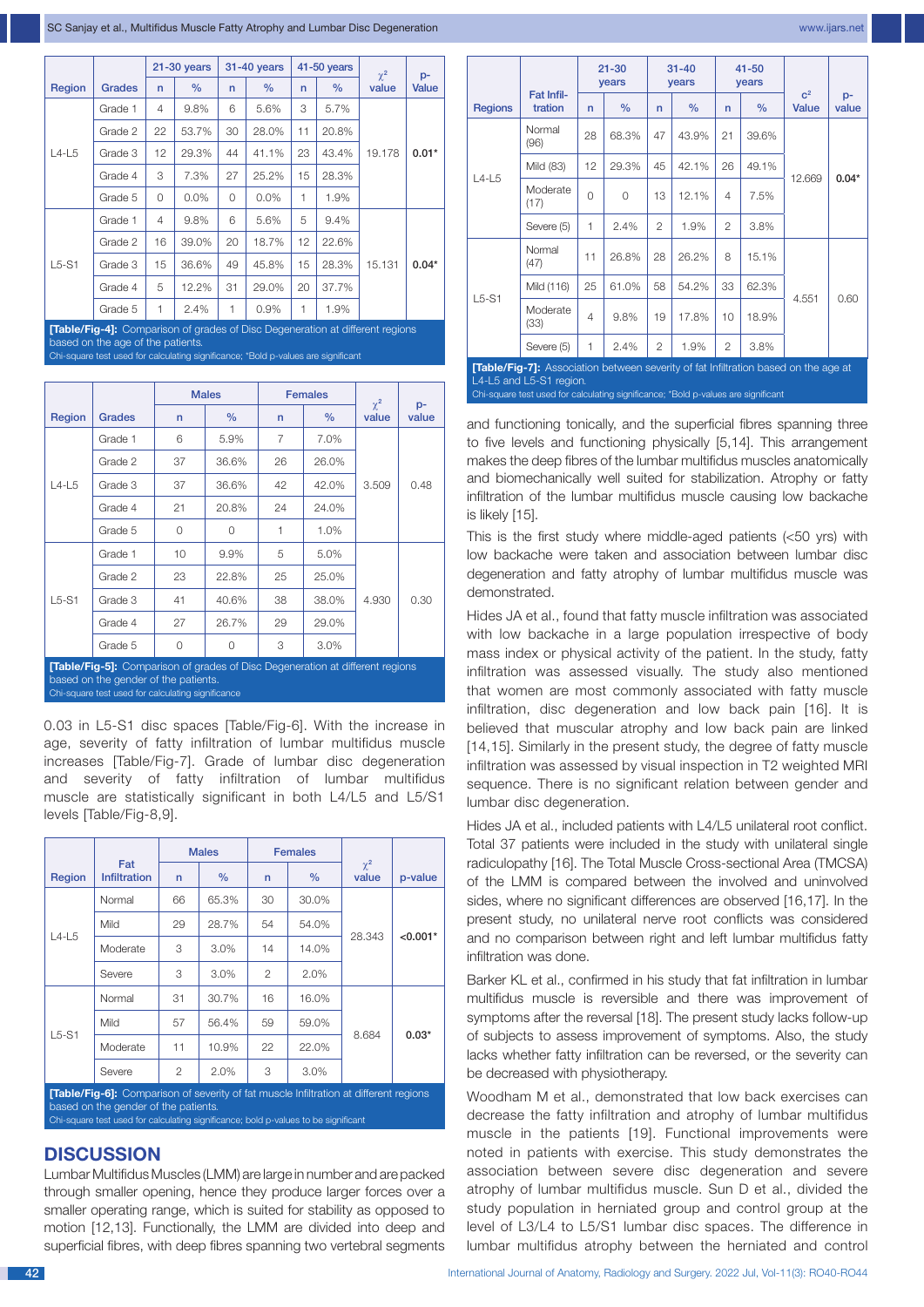|                                                                                                                         | Grade 1  |       | Grade 2 |         | Grade 3 |               | Grade 4        |               | Grade 5      |        |                  |            |
|-------------------------------------------------------------------------------------------------------------------------|----------|-------|---------|---------|---------|---------------|----------------|---------------|--------------|--------|------------------|------------|
| <b>Fat Infiltration</b>                                                                                                 | n        | $\%$  | n       | $\%$    | n       | $\frac{0}{0}$ | n              | $\frac{0}{0}$ | $\mathsf{n}$ | $\%$   | $\gamma^2$ value | p-value    |
| Normal                                                                                                                  | 10       | 76.9% | 41      | 65.1%   | 36      | 45.6%         | 9              | 20.0%         | $\Omega$     |        |                  |            |
| Mild                                                                                                                    | 3        | 23.1% | 19      | 30.2%   | 37      | 46.8%         | 23             | 51.1%         |              | 100.0% |                  |            |
| Moderate                                                                                                                | $\Omega$ |       |         | $1.6\%$ | 5       | 6.3%          | 11             | 24.4%         | $\Omega$     |        | 39.854           | $< 0.001*$ |
| Severe                                                                                                                  | $\Omega$ |       | ◠       | 3.1%    |         | $.3\%$        | $\mathfrak{p}$ | 4.4%          | $\Omega$     |        |                  |            |
| [Table/Fig-8]: Association between severity of fat Infiltration at varying grades of Disc degeneration at L4-L5 region. |          |       |         |         |         |               |                |               |              |        |                  |            |

alue <0.05 considered significar

|                         |                                                                                                                                                                        | Grade 1 | Grade 2      |               | Grade 3      |               | Grade 4      |               | Grade 5      |               |                  |            |
|-------------------------|------------------------------------------------------------------------------------------------------------------------------------------------------------------------|---------|--------------|---------------|--------------|---------------|--------------|---------------|--------------|---------------|------------------|------------|
| <b>Fat Infiltration</b> | N                                                                                                                                                                      | $\%$    | $\mathsf{n}$ | $\frac{0}{0}$ | $\mathsf{n}$ | $\frac{9}{6}$ | $\mathsf{n}$ | $\frac{0}{0}$ | $\mathsf{n}$ | $\frac{9}{6}$ | $\gamma^2$ value | p-value    |
| Normal                  | 12                                                                                                                                                                     | 80.0%   | 16           | 33.3%         | 15           | 19.0%         | 4            | 7.1%          | $\Omega$     |               |                  |            |
| Mild                    | 3                                                                                                                                                                      | 20.0%   | 28           | 58.3%         | 49           | 62.0%         | 35           | 62.5%         |              | 33.3%         | 57.612           | $< 0.001*$ |
| Moderate                | 0                                                                                                                                                                      | 0       | 4            | 8.3%          | 14           | 17.7%         | 14           | 25.0%         |              | 33.3%         |                  |            |
| Severe                  | Ω                                                                                                                                                                      |         |              |               |              | .3%           | 3            | 5.4%          |              | 33.3%         |                  |            |
|                         | <b>[Table/Fig-9]:</b> Association between severity of fat Infiltration at varying grades of Disc degeneration at L5-S1 region.<br>p-value <0.05 considered significant |         |              |               |              |               |              |               |              |               |                  |            |

group appeared statistically significant at all three levels with a p-value of <0.05 [20].

Faur C et al., [9] in their study mentioned that fatty infiltration of LMM was seen most commonly medially, with grade III Pfirrmann classification at both spinal levels with predominance in males. They also concluded that fatty atrophy was more in the lower levels compared to the higher levels and there was a correlation with the grade of disc degeneration. Shahidi B et al., in their study involved individuals with chronic degenerative lumbar spine pathologies concluded that multifidus muscles in individuals with lumbar spine pathology demonstrate profound levels of muscle loss via imbalanced degeneration/regeneration, increased inflammation, and decreased vascularity. For these reasons, treatments aimed at reversing simple atrophy (i.e. muscle overload) may not be appropriate. This framework is consistent with the finding of unresolved atrophy in these patients, despite postoperative improvements in pain, and rehabilitation efforts [21].

As we all know that low backache has many aetiological factors including genetic and environmental factors, out of which, more importance should be given for lumbar disc degeneration. Lumbar multifidus muscle atrophy adds to the effect of lumbar disc degeneration in causing low backache. Hence, it is important to know the association between these two factors at an early age, to plan for early intervention and to prevent further progression of disc degeneration and associated fatty atrophy.

#### **Limitation(s)**

Authors did not assess the correlation of the time period with severity of symptoms and degree of fatty infiltration. The time period which is actually necessary for fatty infiltration to occur in the lumbar disc degeneration was not assessed. There was no follow-up of these patients post treatment to see if there is there is any regression in fatty infiltration and improvement of symptoms.

# **Conclusion(S)**

There is a strong association between varying grades of disc degeneration and degrees of fatty infiltration in both L4-L5 and L5- S1 disc spaces in middle aged patients with low back pain. Grade III disc degeneration is more common in lumbar spine at both L4-L5 and L5-S1 levels. Comparatively, females are more prone to fatty infiltration. Low backache in middle aged patients especially females should not be neglected and prompt treatment should be considered.

#### **References**

- Frymoyer JW, Cats Baril WL. An overview of the incidences and costs of low back pain. Orthop Clin North Am. 1991;22(2):263-271.
- [2] Aure O, Nilsen J, Vasseljen O. Manual therapy and exercise therapy in patients with chronic low back pain: A randomized, controlled trial with 1-year follow-up. Spine 2003;28(6):525-532.
- [3] Suni J, Rinne M, Natri A, Pasanen M, Parkkari J, Alaranta H. Control of the lumbar neutral zone decreases low back pain and improves self- evaluated work ability. Spine 2006;31(18):E611-E620.
- [4] Von Korff M, Saunders K. The course of back pain in primary care. Spine 1996;21:2833-37.
- [5] Ward S, Kim CW, Eng CM, Gottschalk LJ, Tomiya A, Garfin SR, et al. Architectural analysis and intraoperative measurements demonstrate the unique design of the multifidus muscle for the lumbar spine stability. J Bone Joint Surg. 2009;91(1):176-185.
- [6] Suni J, Rinne M, Natri A, Pasanen M, Parkkari J, Alaranta H. Control of the lumbar neutral zone decreases low back pain and improves self- evaluated work ability. Spine 2006;31(18):E611-E620.
- [7] Zhao WP, Kawaguchi Y, Matsui H, Kanamori M, Kimura T. Histochemistry and morphology of the multifidus muscle in lumbar disc herniation: comparative study between diseased and normal sides. Spine (Phila Pa 1976) 2000;25(17):2191-9. doi: 10.1097/00007632-200009010-00009. [PubMed] [CrossRef] [Google **Scholarl**
- [8] Takayama K, Kita T, Nakamura H, Kanematsu F, Yasunami T, Sakanaka H, Yamano Y. New predictive index for lumbar paraspinal muscle degeneration associated with aging. Spine (Phila Pa 1976) 2016;41(2):E84-90. doi: 10.1097/ BRS.0000000000001154. [PubMed] [CrossRef] [Google Scholar]
- Faur C, Patrascu JM, Haragus H, Anglitoiu B. Correlation between multifidus fatty atrophy and lumbar disc degeneration in low back pain. BMC Musculoskelet Disord. 2019;20(1):414. Published 2019 Sep 5. doi:10.1186/s12891-019- 2786-7.
- [10] Pfirrmann CW, Metzdorf A, Zanetti M, Hodler J, Boos N. Magnetic resonance classification of lumbar intervertebral disc degeneration. Spine. 2001;26 (17): 1873-8. Pubmed citation
- [11] Griffith JF, Wang YX, Antonio GE, Choi KC, Yu A, Ahuja AT, et al. Modified Pfirrmann grading system for lumbar intervertebral disc degeneration. Spine. 2007;32 (24): E708 12. doi:10.1097/BRS.0b013e31815a59a0.
- [12] Rosatelli AL, Ravichandiran K, Agur AM, Three-dimensional study of the musculotendinous architecture of lumbar multifidus and its func- tional implications. Clin Anat. 2008;21(6):539-546.
- [13] MacDonald D, Moseley G, Hodges P. The lumbar multifidus muscle: does the evidence support the clinical beliefs. Man Ther. 2006;11(4):254-263.
- [14] Macintosh J, Valencia F, Bogduk M, Munro R. The morphology of the lumbar multifidus. ClinBiomech. 1986;1(4):196-204.
- [15] Kjaer P, Bendix T, Sorensen J, Korsholm L, Leboeuf-Yde C. Is low back pain associated with MRI- defined fat infiltrations in the multifidus muscles? BMC Med. 2007;5(2). https://doi.org/10.1186/1741-7015-5-2.
- [16] Hides JA, Richardson CA, Jull GA. Magnetic resonance imaging and ultrasonography of the lumbar multifidus muscle. Comparison of two different modalities Spine. 1995;20(1):54-8. PMID: 7709280 19.
- [17] Indahl A, Kaigle AM, Reikeras O, Holm SH. The Interaction between the porcine lumbar intervertebral disc, zygapophysial joints, and paraspinal muscles. Spine. 1997;22(24):2834-40. PMID: 9431619 16.
- [18] Barker KL, Shamley DR, Jackson D. The relationship to pain and disability: Changes in the cross-sectional area of multifidus and psoas in patients with unilateral Back pain. Spine (Phila Pa 1976). 2004;29(22):E515-9.
- [19] Woodham M, Woodham A, Skeate JG, Freeman M. A case series on Longterm lumbar multifidus muscle atrophy changes documented with magnetic resonance imaging. J Radiol Case Rep. 2014;8(5):27-34.